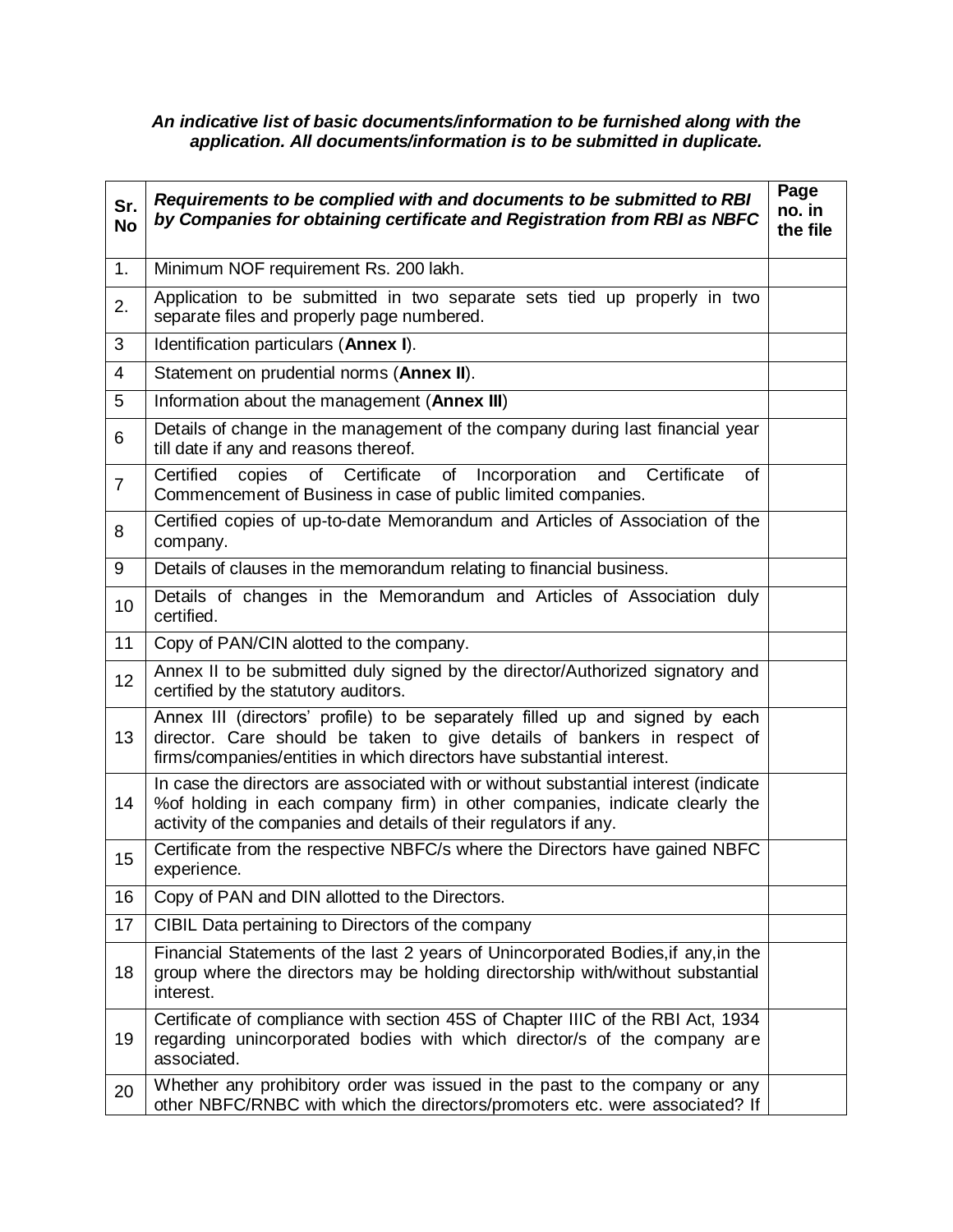|    | yes, details there of.                                                                                                                                                                                                                                                                                                                                                                                                                                                                                                                                                                                                                                                                                                                 |  |
|----|----------------------------------------------------------------------------------------------------------------------------------------------------------------------------------------------------------------------------------------------------------------------------------------------------------------------------------------------------------------------------------------------------------------------------------------------------------------------------------------------------------------------------------------------------------------------------------------------------------------------------------------------------------------------------------------------------------------------------------------|--|
| 21 | Whether the company or any of its directors was/is involved in any criminal<br>case, including under section 138(1) of the Negotiable Instruments Act? If yes,<br>details thereof.                                                                                                                                                                                                                                                                                                                                                                                                                                                                                                                                                     |  |
| 22 | Board Resolution specifically approving the submission of the application and<br>its contents and authorising signatory.                                                                                                                                                                                                                                                                                                                                                                                                                                                                                                                                                                                                               |  |
| 23 | Board Resolution to the effect that the company has not accepted any public<br>deposit, in the past (specify period)/does not hold any public deposit as on the<br>date and will not accept the same in future without the prior approval of Reserve<br>Bank of India in writing.                                                                                                                                                                                                                                                                                                                                                                                                                                                      |  |
| 24 | Board resolution stating that the company is not carrying on any NBFC<br>activity/stopped NBFC activity and will not carry on/commence the same before<br>getting registration from RBI.                                                                                                                                                                                                                                                                                                                                                                                                                                                                                                                                               |  |
| 25 | Certified copy of Board resolution for formulation of "Fair Practices Code"                                                                                                                                                                                                                                                                                                                                                                                                                                                                                                                                                                                                                                                            |  |
| 26 | Statutory Auditors Certificate certifying that the company is/does not accept/is<br>not holding Public Deposit.                                                                                                                                                                                                                                                                                                                                                                                                                                                                                                                                                                                                                        |  |
| 27 | Statutory Auditors Certificate certifying that the company is not carrying on any<br>NBFC activity.                                                                                                                                                                                                                                                                                                                                                                                                                                                                                                                                                                                                                                    |  |
| 28 | Statutory Auditors Certificate certifying net owned fund as on date of the<br>application.                                                                                                                                                                                                                                                                                                                                                                                                                                                                                                                                                                                                                                             |  |
| 29 | Details of Authorised Share Capital and latest shareholding pattern of the<br>company including the percentages. Documentary evidence for change in<br>shareholding pattern, if undergone. If there are any NBFC corporate share<br>holders, certificates from their statutory auditors regarding the adequacy of<br>statutory NOF post investment. Also, provide details about the line of activity of<br>other corporate stake holders.                                                                                                                                                                                                                                                                                              |  |
| 30 | Copy of Fixed Deposit receipt & bankers certificate of no lien indicating<br>balances in support of NOF                                                                                                                                                                                                                                                                                                                                                                                                                                                                                                                                                                                                                                |  |
| 31 | Details of infusion of capital if any during last financial year together with the<br>copy of return of allotment filed with Registrar of Companies.                                                                                                                                                                                                                                                                                                                                                                                                                                                                                                                                                                                   |  |
| 32 | Details of the bank balances/bank accounts/complete postal address of the<br>branch/bank, loan/credit facilities etc. availed.                                                                                                                                                                                                                                                                                                                                                                                                                                                                                                                                                                                                         |  |
| 33 | Details of unsecured loans if any, raised by the company from others (including<br>the directors) during the year and if these fall in the exempted category of Public<br>deposits certified by the Auditor.                                                                                                                                                                                                                                                                                                                                                                                                                                                                                                                           |  |
| 34 | certificate<br>of<br>Chartered<br>Accountant<br>regarding<br>details<br>of<br>A<br>group/associate/subsidiary/holding/related companies is submitted.<br>('Companies in the group" have been exhaustively defined in para 3(1) b of<br>Notification No. DNBS.(PD) 219/CGM (US)-2011 dated January 05, 2011 as an<br>arrangement involving two or more entities related to each other through any of<br>the following relationships, viz; subsidiary-parent (defined in terms of AS-21),<br>Joint Venture (defined in terms of AS 27), Associate (defined in terms of AS<br>23), promoter-promotee (as provided in the SEBI-Acquisition of shares and<br>takeover) Regulations, 1997) for listed companies, a related party (defined in |  |
|    | terms of AS 18) Common brand name, and investment in equity shares of 20%                                                                                                                                                                                                                                                                                                                                                                                                                                                                                                                                                                                                                                                              |  |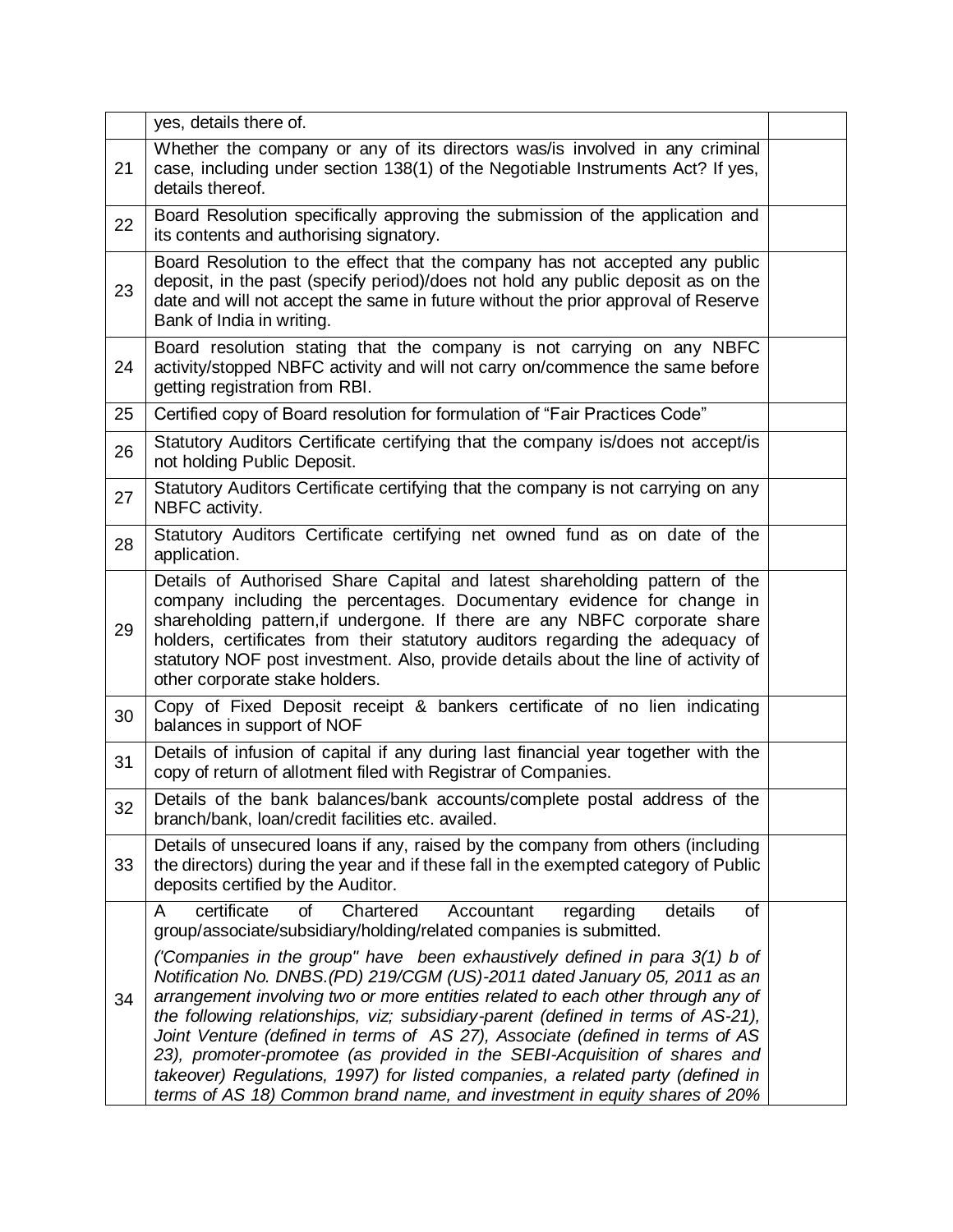|    | and above.)                                                                                                                                                                                                                                                                                                                                                                                                                                                                                                                                                                                                                                             |  |
|----|---------------------------------------------------------------------------------------------------------------------------------------------------------------------------------------------------------------------------------------------------------------------------------------------------------------------------------------------------------------------------------------------------------------------------------------------------------------------------------------------------------------------------------------------------------------------------------------------------------------------------------------------------------|--|
|    | Details should include names of the company, its activity, whether it is an NBFC<br>or have other regulators like SEBI/IRDA/FMC/NHB/Foreign Regulators. If they<br>are unregulated give the details of their activities, principal banker's name,<br>address, account no. Whether the names of these companies are appearing in<br>the balance sheet of the applicant company. If not, indicate why they are not<br>appearing. Whether overseas group companies were established under general<br>permission route or under approval from appropriate authority if any. If there are<br>other NBFCs in the group, justification of having another NBFC. |  |
| 35 | Brief background note on the activities of the company during the last three<br>years and the reasons for applying for NBFC registration.                                                                                                                                                                                                                                                                                                                                                                                                                                                                                                               |  |
| 36 | Whether the company has applied to RBI in the past for registration, if<br>rejected, give full details. If not applied to RBI earlier, whether the company was<br>doing NBFI activities without CoR.If yes, indicate reasons for same. Whether<br>they have completely stopped NBFI activities now and whether that has been<br>certified by their auditor. Also, submit a letter seeking to be condoned for<br>violation of Sec 45 IA if the company had conducted NBFI business detailing<br>the circumstances.                                                                                                                                       |  |
| 37 | Last three years Audited balance sheet and Profit & Loss account along with<br>directors & auditors report or for such shorter period as are available (for<br>companies already in existence).                                                                                                                                                                                                                                                                                                                                                                                                                                                         |  |
| 38 | Business plan of the company for the next three years giving details of its (a)<br>thrust of business; (b) market segment; and (c) projected balance sheets, Cash<br>flow statement, asset/income pattern statement without any element of public<br>deposits.                                                                                                                                                                                                                                                                                                                                                                                          |  |
| 39 | Source of the startup capital of the company substantiated with documentary<br>evidence. Provide Self attested Bank Statement/IT returns etc.                                                                                                                                                                                                                                                                                                                                                                                                                                                                                                           |  |
| 40 | Details of mergers and acquisition with/of other companies if any together with<br>supporting documents.                                                                                                                                                                                                                                                                                                                                                                                                                                                                                                                                                |  |
| 41 | Is the company engaged in any capital market activity? If so, whether there has<br>been any non-compliance with SEBI Regulations? (Statement to be certified by<br>Auditors).                                                                                                                                                                                                                                                                                                                                                                                                                                                                           |  |
| 42 | Whether the company was granted any permission by FED to function as Full-<br>fledged Money Changers? If so, copy of the RBI letter granting the permission.                                                                                                                                                                                                                                                                                                                                                                                                                                                                                            |  |
| 43 | If there is FDI in the company, its percentage (submit FIRC in support thereof)<br>and whether it fulfills the minimum capitalization norms or not (also submit<br>FC_GPRs).                                                                                                                                                                                                                                                                                                                                                                                                                                                                            |  |
|    | (i) Has the FDI been brought in with FIPB approval (Copy of approval to be<br>submitted)?                                                                                                                                                                                                                                                                                                                                                                                                                                                                                                                                                               |  |
|    | (ii) Is the foreign entity contributing the FDI subject to supervision in its home<br>country (if yes, name, address and email id of the regulator).                                                                                                                                                                                                                                                                                                                                                                                                                                                                                                    |  |
|    | (iii) If not, mention legal status, viz, statutes under which it was established, its<br>statutory obligations, procedures under which it was established, whether listed<br>on stock exchange etc.                                                                                                                                                                                                                                                                                                                                                                                                                                                     |  |